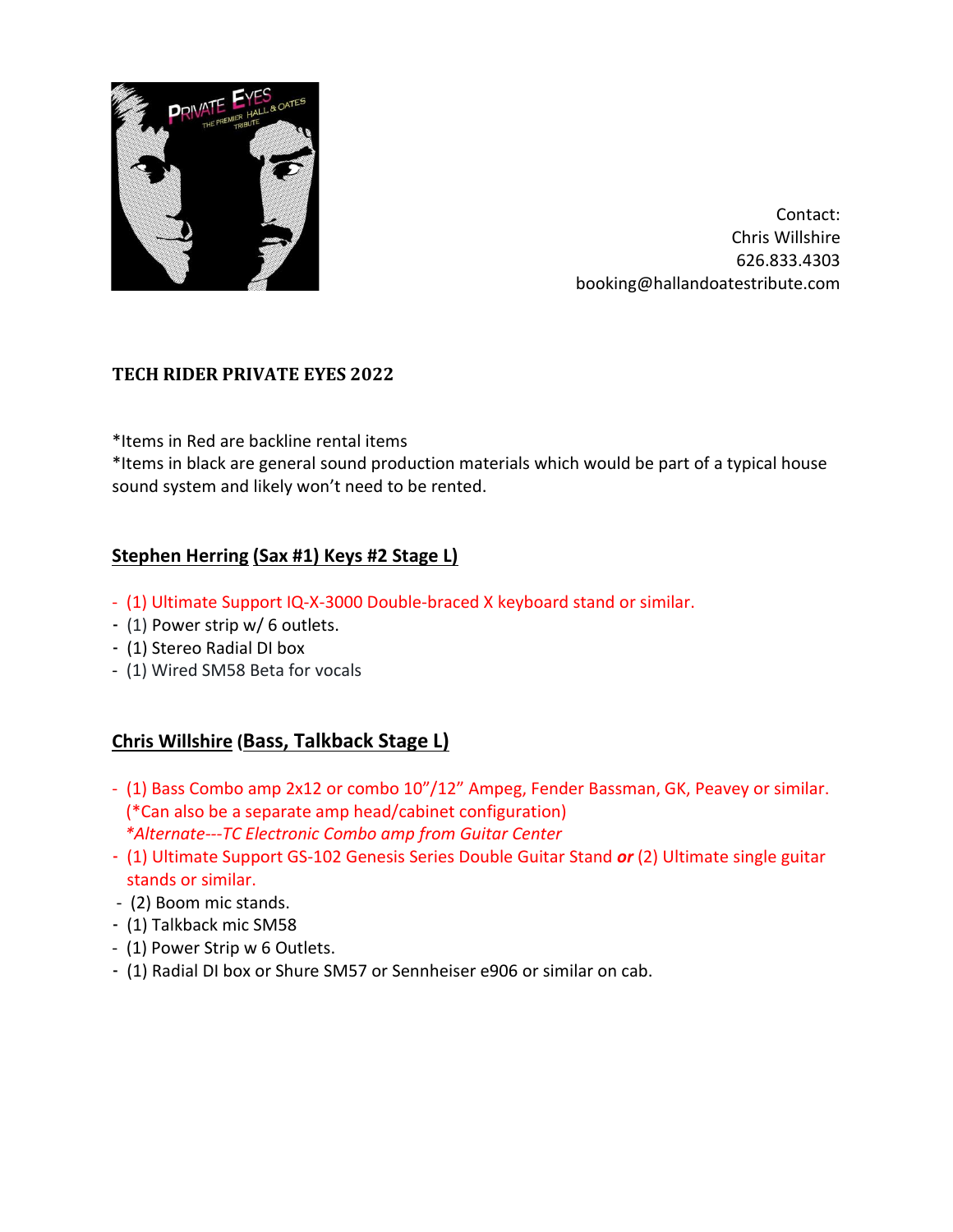# **Andre Ribeiro (Keys #1 Stage R, Vocals, Percussion)**

- (1) Arturia Keylab 88 fully-weighted keyboard controller
- - **OR**
- (1) Roland RD-2000 keyboard
- **OR**
- (1) Yamaha Motif XE8 keyboard **(\*Please let us know at least 2 weeks in advance if one of these isn't available so we can either find a laptop-compatible alternate or pack Andre's own kybd)**
- (1) QuikLok QL-642 X-Style Double Brace Two-Tier Heavy Duty Keyboard Stand or similar.
- (1) cymbal stand for timbales
- (1) Powerstrip w/ 6 outlets.
- (1) Wired Shure SM58 Beta BG
- (1) Radial Stereo DI Box.

# **Mark Wilson (Lead Vocals Daryl Hall)**

- (1) Ultimate Support straight mic stand.
- *(Will provide his own wireless vocal mic)*

# **Nathan Beausoleil (Lead Vocals John Oates, Bkg vocals, Guitar)**

- **-** (1) Ultimate Support or similar guitar stand.
- **-** (1) AC30 or Fender Twin amp. *\*Alternate---Orange (or similar) amp from Gtr. Center*
- (1) Powerstrip w 6 outlets.
- (1) Shure SM57 or Sennheiser e906 on cab.
- **-** (1) Ultimate Support boom stand.
- **-** (1) Wired (or wireless if available) Shure SM58 Beta for vox

# **Mat Miranda** (**Drums)**

4 piece Yamaha, Pearl, or DW drum kit with the following:

12" rack tom, 16" floor tom, 22" kick, 14" snare and accompanying stands. *(Mat will provide his own cymbals)*

*\*Alternate-- 5 pc Pearl Export Series from Gtr. Center (comes w/ stands and cymbals)*

- (1) Kick pedal—Yamaha, DW, or Pearl if possible
- (1) Snare stand (in addition to drumkit stand--added to support drum pad).
- (1) Tripod Base Laptop Stand.
- (1) Stereo Radial DI box (Backing tracks + Click).
- (1) Stereo Radial DI box (drum pads).
- (1) Powerstrip w 6 outlets.